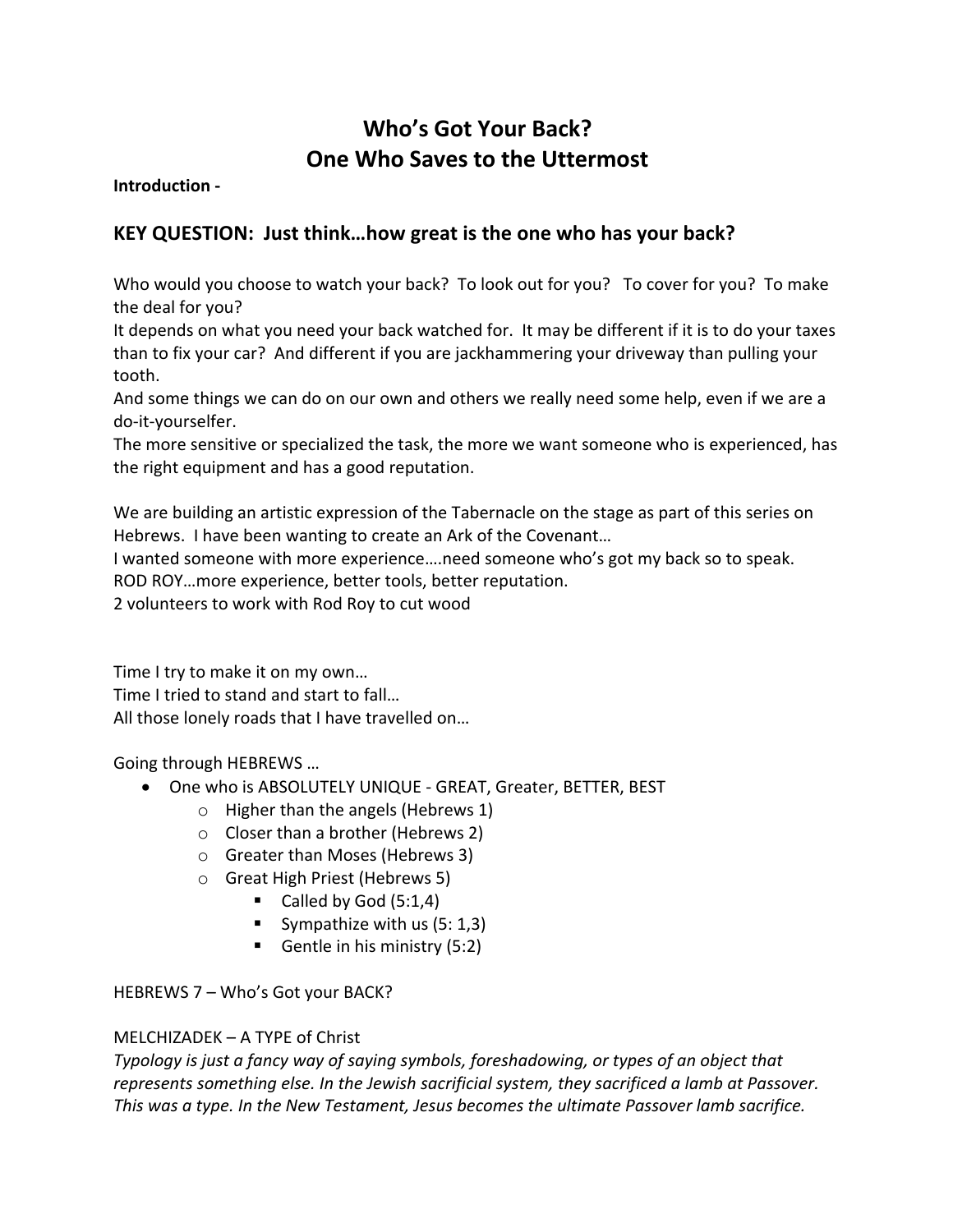*I'm not going to get into technicalities over IMAGE, SYMBOL, METAPHOR, SIMILE, MOTIF, ARCHETYPE…JUST A TYPE.* 

People get carried away with typology and it can become a fascination. Probably, there is no greater example of this than Melchizedek.

MELCHIZEDEK - Only mentioned 3 times in the Bible, here in Hebrews, Genesis 14, and Psalm 110.

Speculation has gone crazy…

FOR EXAMPLE, Book of Second Enoch – an ancient book, not part of the bible. Things about the origins of demons and Nephilim (sons of God from Genesis 6). Describes Mechizedek as being born "fully developed" as a three-year-old, has the mark of the high priesthood on him from birth, was in danger of being killed by the wicked and so an archangel wisks him away to the garden of Eden for 7 years…..

Jewish theologians, scribes, fringe groups all speculated and wrote about Mechizedek. The Islam has their story, the Mormons, the free masons, and sadly, many fringe groups within Christianity as well.

99% is mysticism and speculation based on writings we do not believe are from God.

The Bible tells us this:

Genesis 14 Psalm 110 Hebrews 5, 7

King of Salem – probably Jerusalem  $7:1 -$  king of Peace (7:2) King of Righteousness – Melchizedek No knowledge of parents/ancestors – not from Levi No knowledge of his death Remains a priest. A TYPE OF CHRIST – OUR GREAT HIGH PRIEST.

Jesus has our back…Mechizedek is a type of Jesus. NOT A KIND OF JESUS, A TYPE.

STORY FROM GENESIS 14

- One who has the credentials background experience. (5-10)
	- o Greater priestly line
		- HAD TO BE A PRIEST
		- Tribe of Levi administer the law (High Priest a descendent of Aaron)
		- Collect a tithe (Num. 18) their piece of their land INHERITANCE